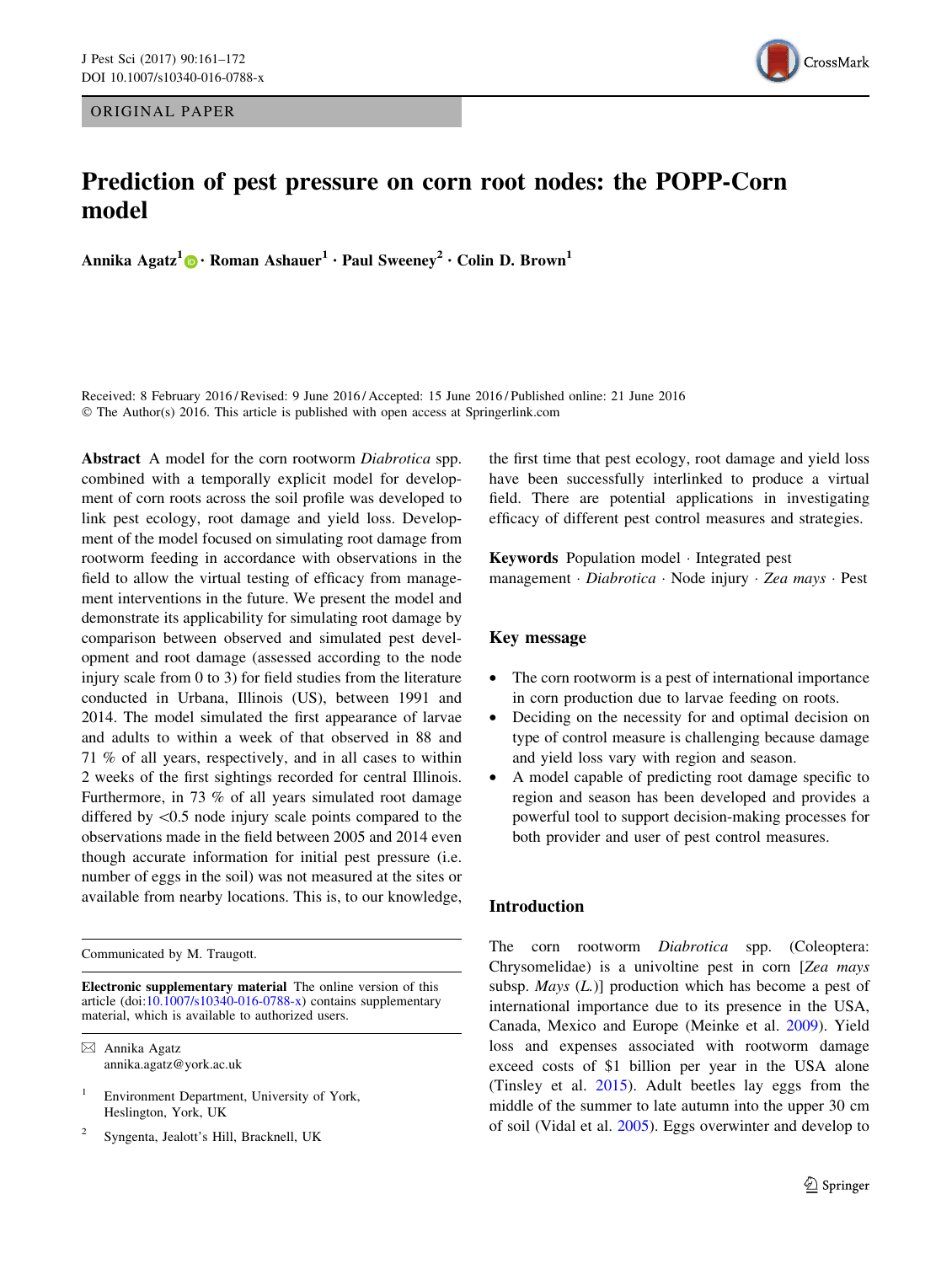new adults below ground over the summer to then emerge from the soil, mate and lay eggs for the next growing season. The larvae, which hatch from the eggs around early summer, pass through three instar phases before pupation and emergence as adult beetles (Meinke et al. [2009\)](#page-11-0). All larval instars depend on foraging on corn roots for successful development; this can cause substantial damage which is manifested in reduced growth and lodging of corn plants (Meinke et al. [2009](#page-11-0)). The damage caused depends on a variety of factors including, but not limited to, pest pressure, planting time, row spacing at planting, climate and soil type.

Damage control strategies for corn rootworm include the use of crop rotation, the use of Bt corn and the application of plant protection products against adults as foliar application and/or against larvae as seed treatment or soil application (Hodgson [2008\)](#page-10-0). Both the need for damage control measures and the effectiveness of those measures in controlling pest populations within economic thresholds will vary in space and time. This presents challenges to farmers in deciding on the necessity for and optimal decision on type of control measure, and to assessors and developers of control measures to judge the overall (region- and season-independent) efficacy of a control measure. The development of a temporally and spatially explicit population model which supports the prediction of root damage and yield loss that is specific to region and season could thus be a vital step towards the provision of a powerful tool to support decision-making processes for both provider and user of pest control measures.

There has been extensive research on simulation of corn rootworm including the development of modelling tools to predict temporal egg hatch and adult emergence (Nowatzki et al. [2002](#page-11-0); Schaafsma et al. [1991;](#page-11-0) Stevenson et al. [2008](#page-11-0)), the development of cohort population models (Elliott and Hein [1991;](#page-10-0) Elliott et al. [1990](#page-10-0); Mitchell and Riedell [2001](#page-11-0); Mooney and Turpin [1976](#page-11-0)) and the development of models simulating the spatial distribution of adult beetles across fields, between fields and at even larger scales (Hemerik et al. [2004](#page-10-0); Knapic et al. [2009;](#page-11-0) O'Rourke et al. [2011](#page-11-0); Onstad et al. [1999;](#page-11-0) Stevenson et al. [2008\)](#page-11-0). Models were developed to investigate pest management strategies in terms of the use of crop rotation (Szalai et al. [2014\)](#page-11-0) or a combination of crop rotation and pesticide application (Krügener et al.  $2011$ ). Additionally, linear models are available that can convert root damage into yield loss (Dun et al. [2010](#page-10-0); Tinsley et al. [2013](#page-11-0)). Despite this work, we are not aware of any model that has been developed to simulate directly root damage and thus to link explicitly pest ecology, root damage and yield loss.

The aim of this research was the development and evaluation of a population model that combines the temporally explicit and spatially specific appearance of the different life stages of the corn rootworm in the soil profile with simulation of population abundance and damage to corn roots. The model is developed mainly using information originating from research on the non-rotation-resistant variant of the western corn rootworm Diabrotica virgifera virgifera LeConte, but may be adaptable to other species in the rootworm complex. The POPP-Corn model uses the node injury scale for root damage assessment (Oleson et al. [2005\)](#page-11-0) as its main output to allow direct comparison with observations of damage in the field.

# Methods

# Model overview

The POPP-Corn model is an annual spatially and temporally explicit and temperature-dependent individual-based model (IBM) for all life stages of the western corn rootworm, Diabrotica virgifera virgifera; the model is coded in NetLogo 5.0.5 (Wilensky [1999](#page-11-0)). POPP-Corn predicts the development of rootworms in corn with a particular focus on the temporally explicit positioning of individuals and roots in a two-dimensional soil profile and an explicit link between pest ecology and root damage/yield loss. The individual-based population model simulates the development of eggs, the three larval instars (L1, L2 and L3) and the pupa of the corn rootworm, where transition of individuals between life stages is controlled by temperaturedependent developmental rate functions. The model includes a spatially and temporally explicit sub-model for development of corn roots which are assumed to be the only food source for all larval stages of the rootworm. Individuality of the pest does not derive from stochasticity within individual characteristics such as developmental rate, feeding rate or movement (as commonly conducted in IBMs), but rather from the spatially variable environment for individuals (i.e. food availability and temperature). The POPP-Corn model is spatially explicit in itself because the appearance of larvae and roots is modelled in a two-dimensional soil profile; this is necessary to predict accurately how root feeding varies with soil type because larval movement (and thus foraging success and survival of both larvae and roots) depends on the soil type. Region-specific weather data (temperature and precipitation) are driving variables within the model. These weather data are used to generate two-dimensional temperature and water content profiles for the soil layers modelled which in turn drive the dynamics between pest and root system.

POPP-Corn has been developed to simulate the root system of one representative plant in a field with a row spacing of 76 cm in a two-dimensional profile. POPP-Corn represents a vertical soil profile of  $76 \times 100$  cm (x- and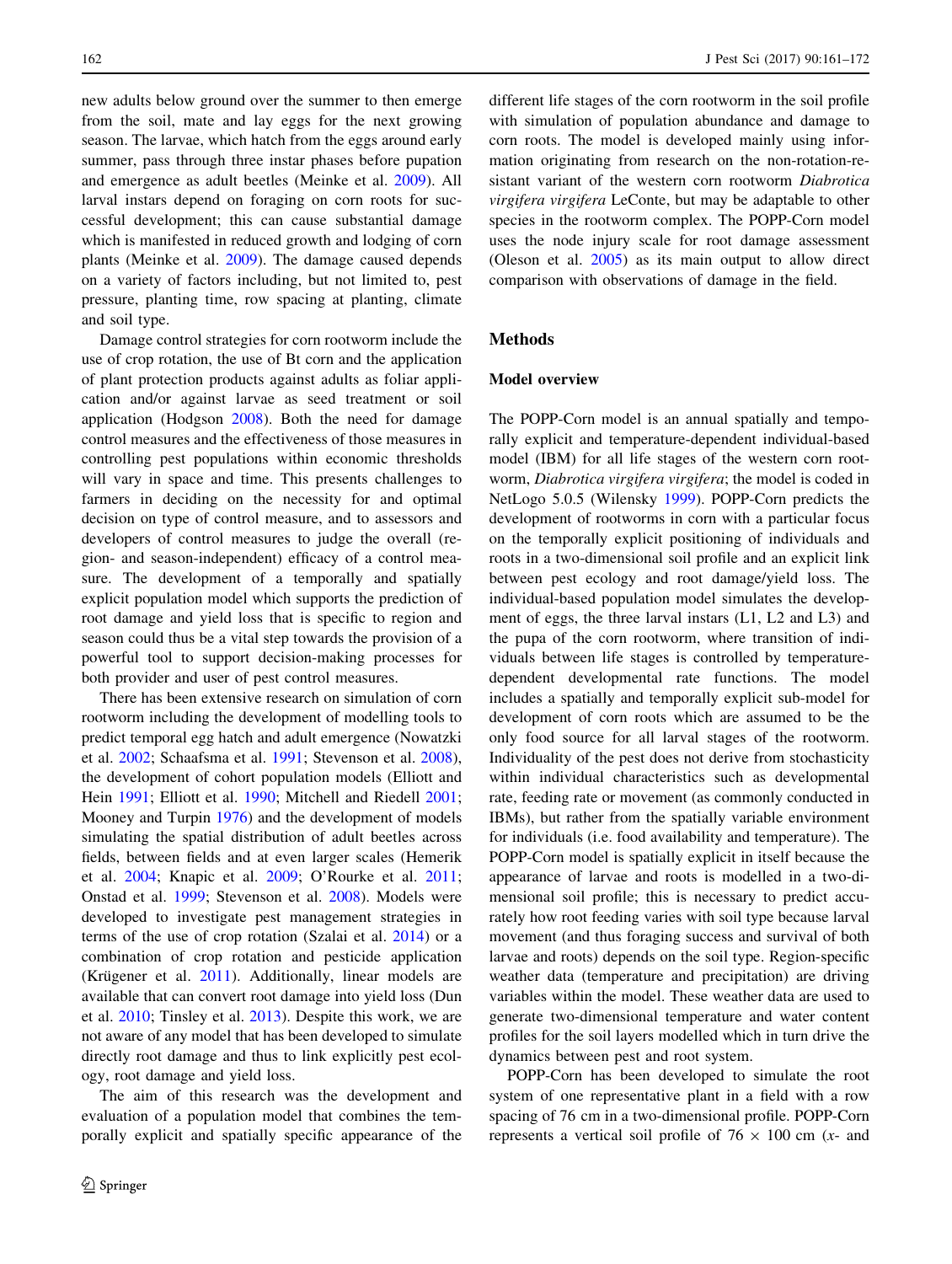y-axes) and 1 cm depth (z-axis). Each patch/grid represents 1 cm<sup>3</sup>. Most processes are updated once per hour, and none of the processes is updated less frequently than once per day. The model runs from the beginning of the calendar year through to the day of node injury assessment using Julian days as temporal measure. A schematic overview for the POPP-Corn model is presented in Fig. 1.

## Input data requirements

A site-specific temperature profile (in  $\mathrm{^{\circ}C}$ ) is needed for the POPP-Corn model, supplied as hourly temperatures (starting on Julian day 1) throughout the soil profile in 1 cm increments. It is expected that such profiles will normally be generated from weather data using an independent mathematical model (e.g. MACRO; Larsbo et al. [2005\)](#page-11-0). Additionally, hourly water content for the patch/grid where the seed is located (here fixed to the middle of the row at a depth of 5 cm) is needed for a period of 2–3 weeks starting on the sowing day. Further requirements for the model set-up are the pest pressure (i.e. number of eggs), the baseline temperature (in  $\degree$ C) for egg hatch in the region for which the model is set-up, the planting date (in Julian days), the time from planting (in days) at which damage assessment should take place, the soil type and the specification on whether tillage or no-tillage is assumed for egg distribution in the soil.

## Model design

Overall, the POPP-Corn model consists of seven main procedures (root growth, oviposition, pest development, larval movement, pest survival, larval feeding and damage assessment) which use a total of 26 parameters across all processes excluding spatial root simulation (Table OR1), 14 variables and five parameters for spatially explicit root simulation (Table OR2) and several additional variables across all procedures (Table OR3).



Fig. 1 Schematic model description of the POPP-Corn model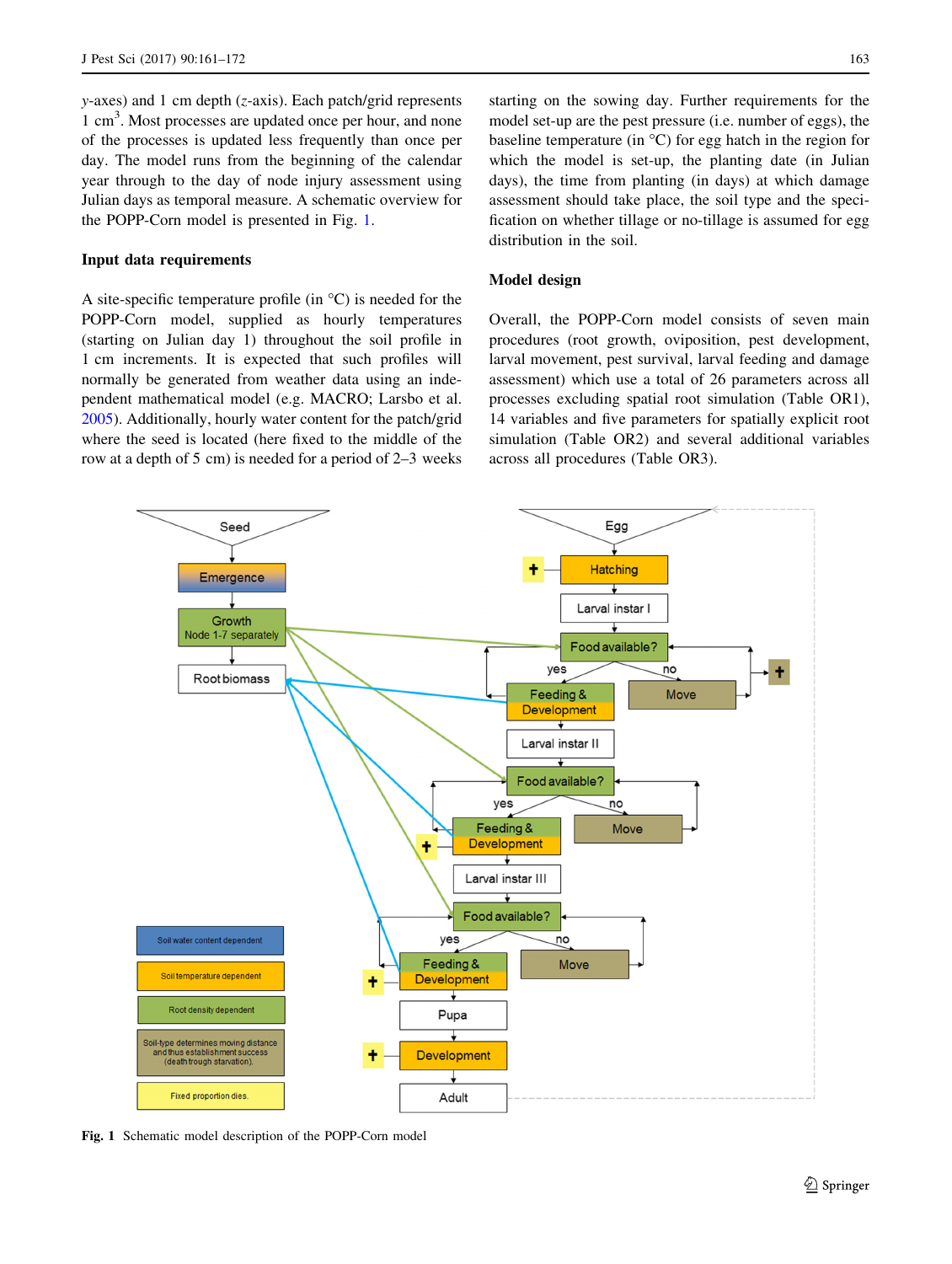Table 1 summarises the underlying POPP-Corn model assumptions grouped according to the main processes discussed within the corresponding sections in the model description.

#### Root growth

The root development sub-model is temporally and spatially explicit and specific for corn root nodes 1–7. Root development occurs in two parts. The first part is the timedependent, spatially restricted (but within these boundaries stochastic) appearance of new root segments. When a node has been developed, between null and three new root segments are created randomly every day for each node. Root segments are assigned to one of the nodes of the root system but are not interlinked to each other (no actual network is produced) because in a two-dimensional profile  $(x-$  and y-axes) with a 1-cm depth  $(z-axis)$  root segments that appear cannot be assumed to be directly connected to another in contrast to connections in reality that span across the z-axis and build a root network. This part of the root development sub-model is dependent on temperature and water content in accordance with the details given in the Illinois Agronomy Handbook ([2009](#page-10-0)) and the CORN Newsletter (Lindsey and Thomison [2012\)](#page-11-0). Root growth is restricted to average soil temperatures [ST<sub>a</sub>] between 10 and 30  $\degree$ C. Root emergence only occurs when the temperature at sowing depth (fixed to 5 cm below the soil surface) is  $>10^{\circ}$ C (baseline temperature), when heat accumulation calculated with a baseline temperature of 10 °C reaches 43 °C (Lindsey and Thomison [2012\)](#page-11-0) and when the water content at sowing depth is  $>$ 30 % (Illinois Agronomy Handbook [2009](#page-10-0)). Root expansion in space (i.e. the development of new root segments) is limited to the first 56 days after root emergence for each node as this duration coincides with observations from Peng et al. [\(2012](#page-11-0)) where after roughly 80 days the total root mass decreased. Decrease in root mass has not been implemented into the model as natural root decline is assumed to have no impact on root mass until root damage caused by larval feeding has completed and thus has no impact on the determination of node injury. Root expansion in space is root node specific (i.e. node 1 develops in a different place than node 2, etc.) but their actual positioning in space is randomised within horizontal and vertical boundary conditions. These boundary conditions are characterised by the horizontal random root distribution [hrrd(1–7)] which determines the distance of the root segment from the horizontal centre of the soil profile and the vertical random root distribution factor  $[vrrdf(1–7)]$  which determines the distance of the root segment from the soil surface downwards. The latter is a factor because the actual vertical positioning of the root segment  $[vrrd(1-7)]$  is given by multiplication with the age of the corresponding root node  $[ageN(1–7)]$ . The appearance of a root node in time  $[N(1-7)d]$  occurs at a set number of days after root

Table 1 Assumptions within the POPP-Corn model

Model process Assumption

| MOUGL PLOCESS    | Assumption                                                                                                                                                                                                                                        |
|------------------|---------------------------------------------------------------------------------------------------------------------------------------------------------------------------------------------------------------------------------------------------|
| Root growth      | Root emergence depends on temperature and water content at sowing depth whereas root development in terms of<br>appearance of new root segments and root mass only depends on the average soil temperature and is independent of<br>water content |
|                  | The only process causing root density decline is active larval feeding and root mortality caused by pruning                                                                                                                                       |
|                  | Root segments are not directly connected to another                                                                                                                                                                                               |
|                  | Root growth along the $z$ -axis does not differ with distance from the seedling                                                                                                                                                                   |
| Oviposition      | Sowing of the crop without additional tillage does not change the egg distribution in the soil                                                                                                                                                    |
|                  | Egg distribution in the soil is normally distributed from the centre of the furrow towards the row when no-tillage<br>occurs                                                                                                                      |
|                  | There is uniformity in the position of row and furrow within the field between seasons                                                                                                                                                            |
| Larval movement  | Larvae only move when they forage. There is no movement when root density at their location is sufficient to supply<br>their feeding                                                                                                              |
| Pest development | Male and female immature stages of the corn rootworm develop at the same rate up to pupation                                                                                                                                                      |
|                  | Developmental rates for all life stages are definite, and variations in development derive only from differences in<br>temperature and food availability throughout the soil profile                                                              |
|                  | Developmental baseline temperatures for all life stages, except for eggs, are constant and do not vary with location, as<br>has been observed for egg development                                                                                 |
| Pest survival    | Mortality for 1st instar larvae only depends on foraging success and has no time-dependent component (in contrast to<br>all other life stages)                                                                                                    |
| Larval feeding   | Larvae within one patch share the local food available equally if not enough food is available to fully satisfy the<br>hunger of all                                                                                                              |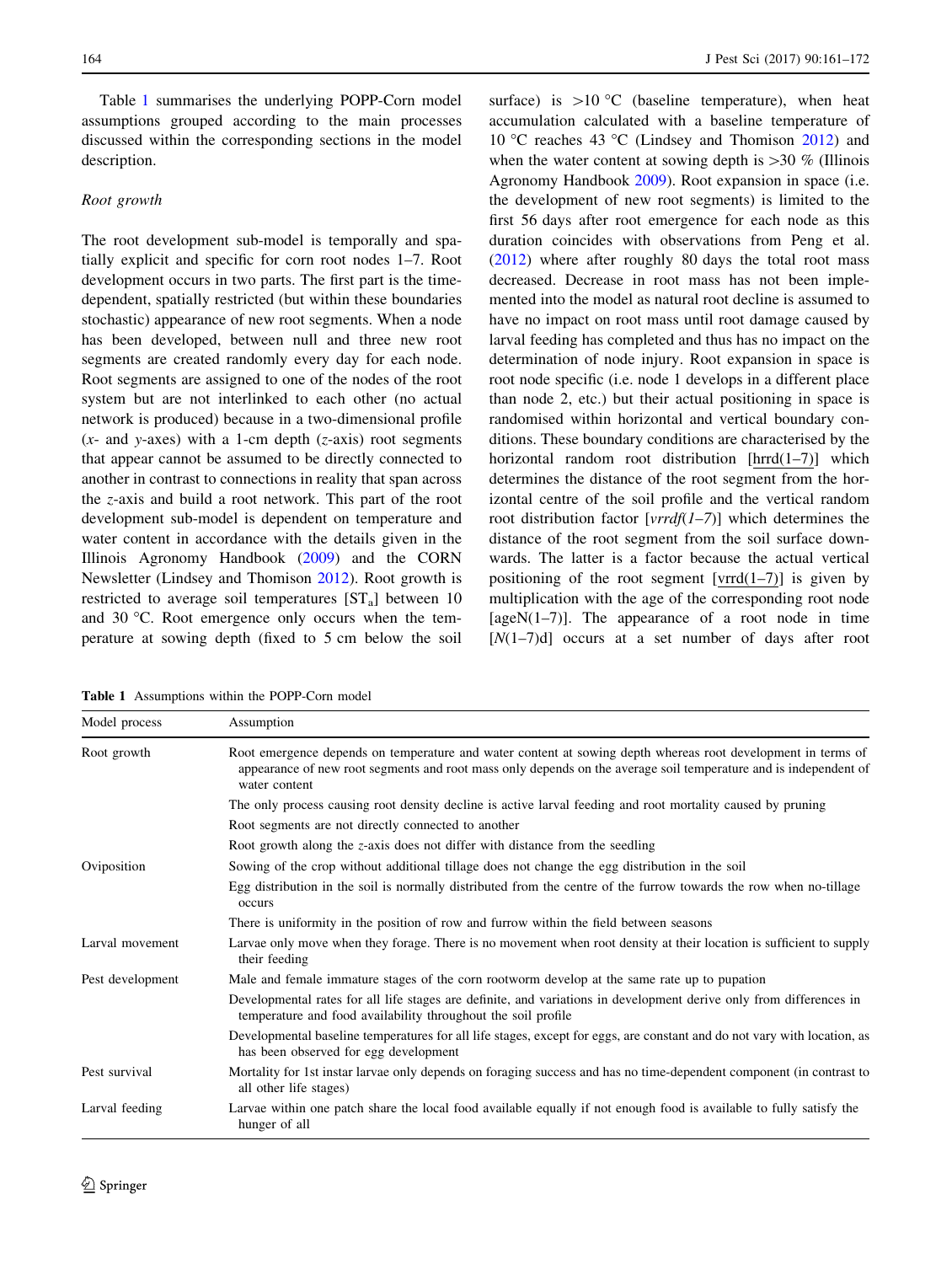emergence, from which point onwards the number of root segments and their positioning is preset in a randomised design.

Development of root mass [output in total root mass per 7.6 L of soil volume (derived from the model dimension)] is assumed to be linear (Clark et al. [2006\)](#page-10-0) and described via a root mass increase per root segment  $[rg]$ . The calculation of root mass [Rm] resulting from the root mass increase within each patch  $(Rd_i)$  constitutes the second part of the root growth sub-model. Growth of each root segment is limited to 30 days after appearance of this particular segment  $(Rd_{max})$ .

Growth of root segments is influenced by the pest pressure from local larval feeding on roots [Lfi] determined by the local number of larvae per larval instar  $[N11_i, N12_i]$ and Nl3i] and the feeding rates of the three larval instars [frl1, frl2 and frl3]. If root segments are damaged, growth is limited due to their loss of function, and when root segments are fully eaten and pruned other root segments are pruned (Gavloski et al. [1992](#page-10-0)). These processes are implemented into the POPP-Corn model via a sub-process called pruning [PRU]. Pruning is incorporated with one parameter [pru] that influences the reduction in root growth and thus influences total root mass, and is used in combination with the number of dead root segments per day [Ndr] to determine the probability of remaining root segments dying during the following day as a result of larval feeding. More detailed information on the incorporation of pruning is given in the section on larval feeding.

#### Oviposition

This procedure in the POPP-Corn model handles the spatially explicit positioning of eggs in the autumn preceding the calendar year in which the model is running. The autumn count of eggs [Ne] is used because natural egg mortality during winter is separately implemented in the model (see section ''Pest survival'' for details).

Positioning of eggs is generally randomised within two boundary conditions and can be simulated for tillage or notillage. When tillage (conventional) is selected, the eggs are homogeneously distributed in the horizontal plane and vertical distribution is as given by Vidal et al. ([2005\)](#page-11-0) (21 % of eggs within the upper 10 cm  $[ed1]$ , 45 % of eggs in 10–20 cm [ed2] and 34 % of eggs in 20–30 cm [ed3] of the soil). When no-tillage is chosen, the vertical distribution remains according to Vidal et al. ([2005\)](#page-11-0) with the additional limitation of no eggs being in the upper 2 cm (Kirk [1979](#page-10-0)), but eggs are additionally horizontally concentrated towards the furrow following a random normal distribution [combination of various observations (Kirk [1979](#page-10-0), [1981a](#page-10-0), [b](#page-11-0); Pruess et al. [1968\)](#page-11-0)] expressed with the horizontal egg normal distribution [Hend]. Horizontal placement of eggs is not limited by the left and right edge of the soil profile. Hence, if Hend determines placement of eggs outside the soil profile on the left-hand side, eggs are placed on the right-hand side of the soil profile and vice versa. This boundary condition, which also applies to larval movement, allows the single root system modelled to represent the average behaviour of a uniform corn field.

Oviposition in the model assumes that row and plant positioning in the same field is identical in successive years and that the number of eggs per plant is uniform across the field. This assumption has been made despite the knowledge that even in a uniform corn field larval appearance is not uniform and that row and plant positioning plays a vital role for larval appearance (Toepfer et al. [2007\)](#page-11-0) and thus egg numbers per plant. Conventional tillage distributes eggs to near uniformity between row and furrow (Pruess et al. [1968](#page-11-0)) and thus makes the assumption valid under tillage. Under no-tillage conditions, information on the exact placement of plants within the field from both years (i.e. that simulated and the preceding one) would be necessary, but is not available.

# Pest development

The development of all soil-based life stages (eggs, larval instars 1–3 and pupa) depends on the local soil temperature [ST<sub>i</sub>] considering a baseline temperature for development that differs for each life stage (Table OR4). Development of any life stage only occurs when the local temperature is greater than the respective baseline temperature. Information in the literature suggests that the baseline temperature for egg development is region specific (Davis et al. [1996](#page-10-0)), so this baseline temperature [Bte] is a variable within the POPP-Corn model (input parameter). For all other life stages, such information is not available in the literature to our knowledge. Thus, the baseline temperatures for all larval stages and for pupa [Btl1, Btl2, Btl3 and Btp] are fixed to the values calculated from developmental times measured at various temperatures given in the literature (Jackson and Elliott [1988\)](#page-10-0).

For all larval stages and pupa, the relative development [DevL1, DevL2, DevL3, DevP] is tracked on a scale of zero to one, at which point the individual enters the next developmental phase. Development is updated hourly so that movement of individuals does not necessitate interpolation of hourly temperature changes. The development for all life stages, except eggs, is linearly dependent on the local soil temperature  $ST_i$  to a maximum at 30 °C beyond which any further increase in temperature does not result in an increase in the developmental rate. Egg development [DevE] is described similarly with the difference that the developmental rate beyond the temperature of maximum development decreases rather than stagnates (Schaafsma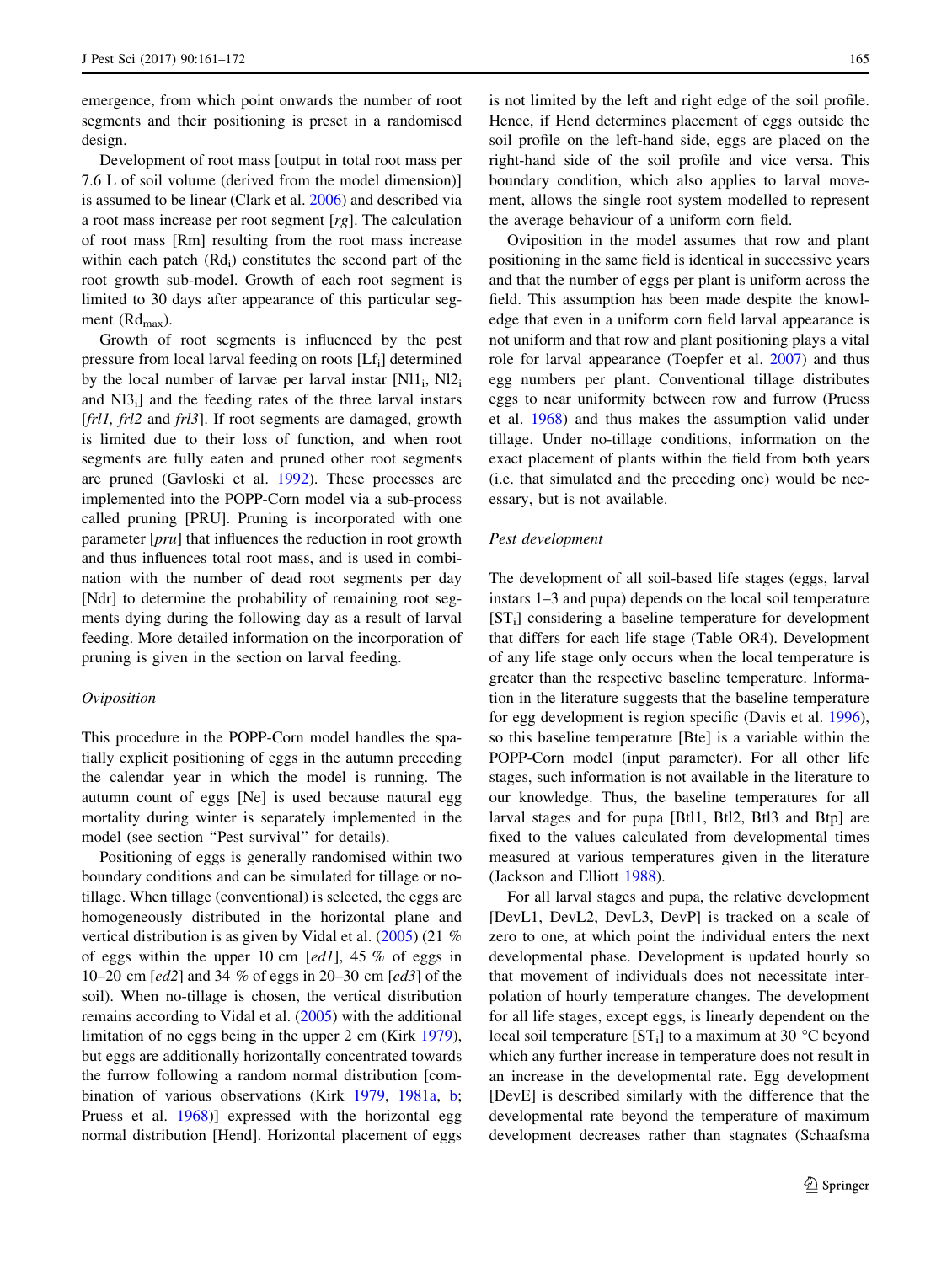et al. [1991\)](#page-11-0). The development of each life stage is described by one parameter, respectively [de, dl1, dl2, dl3 and dp), which describes the relative development per hour and C above the surrogate baseline temperature calculated from published data (Jackson and Elliott [1988](#page-10-0); Levine et al. [1992](#page-11-0); Schaafsma et al. [1991;](#page-11-0) Wilde et al. [1972](#page-11-0); Wilstermann and Vidal [2013](#page-11-0)).

A local starvation variable  $[Starv_i]$  is included into the POPP-Corn model to account for intraspecific competition for food when locally available root mass is not sufficient to feed all larvae within the patch at a given time. This variable influences individual development of larval instars 1–3 by reducing development within the starvation period due to reduced feeding. The starvation variable is defined as the ratio between the number of root segments [Nrs] and the number of larvae [Nl] within the patch [i].

# Larval movement

Larval movement within the POPP-Corn model is a specific event (moving one patch forward) that happens every hour when triggered and that is influenced by soil type and food availability. The soil type determines the frequency of movement whilst food availability determines the direction of movement. Dependency on soil type has been incorporated for the three soil types tested by Strnad and Dunn ([1990](#page-11-0)), namely sand, sandy loam and silt loam. Larvae can move every hour in sand  $[mf<sub>sand</sub>]$ , every 4 h in sandy loam  $[mf_{\text{sandy}}]$  and every 6 h in silt loam  $[mf_{\text{silt}}]$ . Movement can be to directly adjacent patches or diagonally resulting in daily movement ranges of 24–33.9 cm in sand, 6–8.5 cm in sandy loam, and 4–5.7 cm in silt loam. Furthermore, movement is restricted to happen only when the food in the patch is not sufficient to feed all larvae within that patch. When local available root segments are fewer than the number of larvae within that patch [Starv<sub>i</sub>  $< 1$ ], the model triggers reduced feeding of larvae and the urge for larvae to forage for alternative food (i.e. movement). Individuals start starving and move towards the patch within "sensing distance" [sd] (set to be 5 patches) that has the highest root mass. Larvae that are located outside "sensing distance" (more than 5 patches away from any root) move randomly forward at a rate of one patch per moving event. As larvae at different instar are known to feed preferentially on roots of differing diameter/age, movement of all three instars is directed towards the preferred root type rather than towards all roots in general. Larval instar 1 move towards the patch with the largest mass of roots  $\langle 0.00094 \text{ g/patch } [l/m]$ , larval instar 2 move to the patch with the largest mass of roots between 0.00095 and 0.002 g/patch, and larval instar 3 move to the patch with the largest mass of roots between  $0.002$  [l2m] and 0.005 g/patch  $[13m]$  (approximation following Clark et al. [2006](#page-10-0)). Roots of higher mass  $(>0.005 \text{ g}/\text{patch})$  are assumed to be too old (woody) to be attractive to the larvae because they are harder to eat and less likely to exude  $CO<sub>2</sub>$  (which is the molecule attracting the larvae to the roots) (Strnad and Bergman [1987a](#page-11-0), [b](#page-11-0); Strnad and Dunn [1990\)](#page-11-0).

Horizontal movement is not limited by the left and right edge of the soil profile. Hence, if the larva moves outside the soil profile on the left-hand side, it reappears on the right-hand side of the profile and vice versa. This boundary condition, which also applies to egg placement, allows the single root system modelled to represent the average behaviour of a uniform corn field.

### Pest survival

Natural mortality within the IBM occurs in three different ways depending on which life stage is considered. Egg mortality [me] is the only fixed but normally distributed parameter to account for the observation that a fixed percentage of all eggs laid in the last autumn does not hatch (i.e. does not become a larva) in spring. Strictly, this parameter describes not only egg mortality, but also includes the relatively small percentage of eggs which remain dormant for more than one winter (Meinke et al. [2009](#page-11-0)).

The relative mortality of larval instars 2 [ml2] and larval instars 3 and pupa together [ml3] is represented in the model according to the average and standard deviations observed by Toepfer and Kuhlmann ([2006\)](#page-11-0). In contrast to egg mortality, mortalities for larval instar 2 and 3 [Sl2, Sl3] are time dependent as instantaneous mortality of the larvae after reaching this life stage would unrealistically eliminate individuals without their temporal contribution to root damage via feeding. The temporal aspect of mortality is incorporated taking into account the developmental rate of individuals [DevL2, DevL3] rather than time itself as this approach allows the incorporation of temperature dependency of mortality because development is temperature dependent. All mortalities incorporated into the model derive from life-tables constructed from observations in the field in Hungary (2000–2002) by Toepfer and Kuhlmann [\(2006](#page-11-0)). A rational explanation for the causes of the observed mortality is not available for these life stages. More information for the cause of observed mortality was available in the literature for larval instar 1. A correlation between success of larval establishment on roots and larval survival provides evidence that survival depends on the success of finding food and thus starvation (Strnad and Bergman [1987a](#page-11-0), [b](#page-11-0)). The data from Strnad and Bergmann [\(1987b](#page-11-0)) on larval establishment success (i.e. foraging and staying at a place where food is available and feeding on this food) as a function of time of starvation were fitted with a Sigmoidal Hill function with three parameters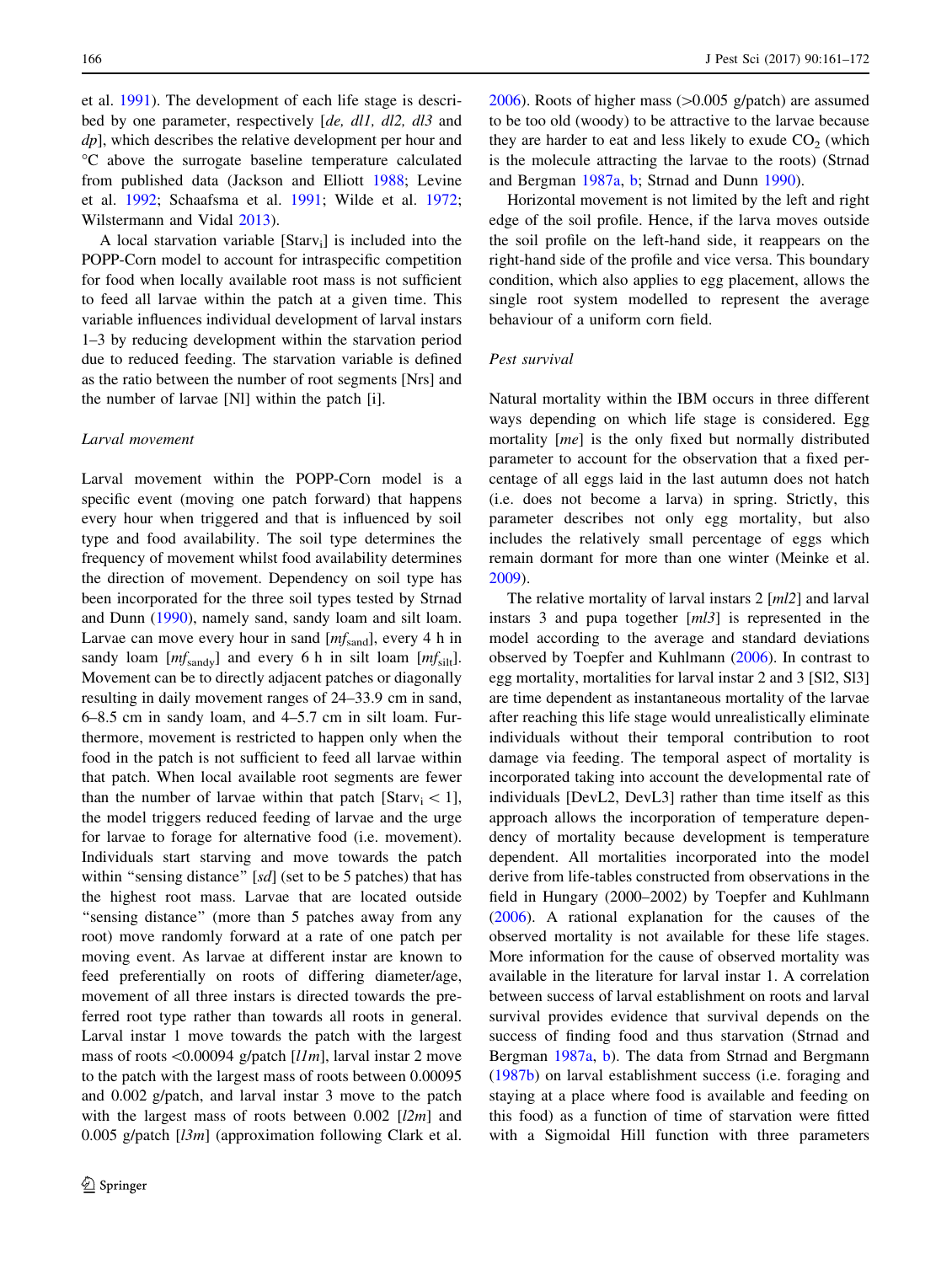[ml1a, ml1b, ml1c] in SigmaPlot (version 12.5, Systat Software, San Jose, CA). The resulting function served as reverse interpretation of larval instar 1 survival because when larvae do not establish they will consequently die. We decided to use establishment success [Estab] over starvation time [L1a] as a proxy for survival, rather than the survival data per se. If an instar-1 larva does not establish at a root, then it cannot contribute to root damage and this becomes important for accurate simulation of root loss. Establishment success declines faster with starvation time than actual survival (Strnad and Bergman [1987a](#page-11-0), [b](#page-11-0)). Thus, if survival would be simulated rather than establishment, there would be a chance of root feeding from instar 1 larvae which actually does not occur in the field.

# Larval feeding

Larval feeding [TLf] in the IBM is described with four parameters [frl1, frl2, frl3 and pru] and does not only consist of direct feeding of all three larval instars [Dlf1, Dlf2 and Dlf3] but also describes the root pruning caused by active feeding [PRU]. It was observed that between 26 and 38 % of all roots can be pruned by feeding of rootworm larvae (Gavloski et al. [1992\)](#page-10-0), and this was assumed to play a vital role for prediction of rootworm damage as the relative mass of roots pruned can exceed the root mass that is eaten.

Data obtained by Clark et al. [\(2006](#page-10-0)) can be recalculated to an average feeding rate of 0.000014 g/larva per hour. It was, however, not possible to use the published information to parameterise the feeding rate of the three different larval instars. Separate feeding assays with the three larval stages conducted with Diabrotica balteata as representative alternative species and undertaken over 24 h generated a similar feeding rate for instar 1  $[frll] = 0.000015$  g/larva per hour]. The feeding rate for larval instars 2 [frl2] and 3 [frl3] roughly doubled with each instar. Details on the feeding assays can be found in the Online Resource for this manuscript. These feeding rates describe the root mass directly eaten by the larvae, but ignore the secondary loss of root mass from pruning. Thus, the implementation of a pruning parameter [pru] was vital for accurate damage assessment. The pruning parameter describes the indirect effect on root mass via a reduction in the probability of root segments surviving the next day, with a fixed percentage of every root segment being lost due to larval feeding. The current sub-model for root development (where root segments are not building an actual root network) did not allow spatially explicit simulation of the mortality of root segments as it appears in the field. A randomised survival of remaining root segments was taken to be the most appropriate integration of pruning. Larval feeding and pruning result in a reduction in root growth caused by reduced ability for uptake of water and nutrients by the root system. We decided to implement reduced root growth as being directly linked to induced root mortality using the same parameter [*pru*] because root growth in our model is not limited by water and/or nutrient uptake; thus, even if information was available on the impact of larval feeding on water and nutrient uptake, there is currently no process in the model to account for such a relationship.

#### Damage assessment

The node injury scale (NIS) used for damage assessment on roots in the field is recorded on a scale from 0.00 to 3.00. The number before the dot indicates how many full node equivalents are lost. Zero means no root loss, and 3.00 means three or more node equivalents are lost (Oleson et al. [2005](#page-11-0)). The numbers after the dot represent the percentage of a full node lost. So a NIS of 1.36, for example, means that one full node (or its equivalent over all nodes) plus an additional 36 % of another node (or its equivalent over all nodes) is lost due to larval feeding.

The root growth sub-model runs twice in parallel (identical runs) at each model run, once pest free and once with pest present to allow assessment of root damage against root growth in the absence of pest pressure. As root growth is modelled to be node specific (node 1–7), it is known at any given point how much of any node has been eaten and pruned. By adding the percentage of roots lost from every node, a total of lost roots expressed as one-node equivalents can be determined. Every value  $>300 \%$  has an assigned NIS of 3.00 because more than three one-node equivalents are lost. Values lower than 300 % get an assigned NIS equivalent to the total of lost roots as onenode equivalents divided by 100.

Root damage assessed as the node injury value can be transformed into a direct measure of yield loss using the correlations between these two measures reported by Dun et al. [\(2010](#page-10-0)) and Tinsley et al. [\(2013](#page-11-0)). A one unit difference in the node injury scale equates to a yield loss of  $16.5 \pm 1.9$  % on average in the US Corn Belt.

# Data used for model calibration and model evaluation

The two-dimensional representation of a much more complex three-dimensional root model for corn (Pages et al. [1989\)](#page-11-0) and the root distribution predicted by a twodimensional soil plant system model (Hansen et al. [1993\)](#page-10-0) were used to calibrate the appearance and distribution of root segments within the POPP-Corn model. The developmental rate for growth of each root segment was calibrated by fitting modelled root mass to observations made by Anderson ([1988\)](#page-10-0).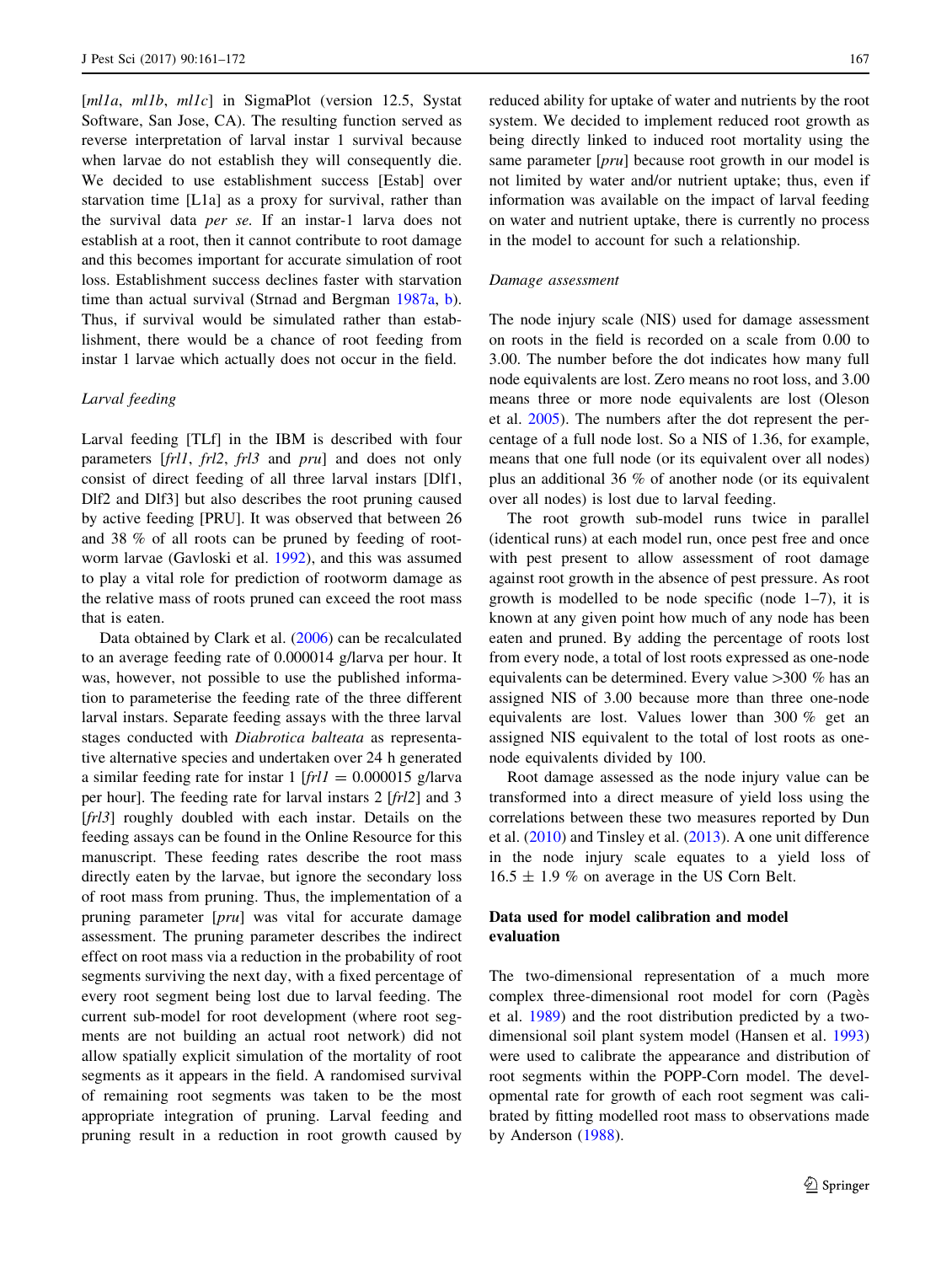Four sets of field data were used to create model input files, to perform a model calibration and to undertake the model evaluation. As the model is designed to be region and season specific, all data used were spatially and temporally explicit. Here, we present data originating from central Illinois, USA for years between 1991 and 2014, focusing on a region close to Urbana, Illinois, USA.

Weather data from Bondville, Central Illinois, USA (Water and Atmospheric Resources Monitoring Program, Illinois Climate Network [2015](#page-11-0)) were used to generate temperature and water content profiles for the years 1991–2014 using the soil hydrological model MACRO (Larsbo et al. [2005](#page-11-0)). The input for this model is summarised in the Online Resource. Generated outputs were used for all POPP-Corn simulations.

The literature provided information on when rootworm larvae appeared for the first time each season (Krupke and Bledsoe [2014\)](#page-11-0) over the last 24 years and when adult beetles were first observed in central Illinois over the last 14 years (Pest & Crop Newsletter ([2014\(](#page-11-0)13), 2013(14), 2012(12), 2010(13), 2009(15), 2008(14), 2007(15), 2006(14), 2005(15), 2004(15), 2003 (16), 2002(16), 2001(14), 2000(16)). These data (given in Table OR5) were used to compare simulated pest population development with field observations without calibration of the model.

A field study was undertaken in 2014 in Monticello, Illinois, USA, to test the efficacy of different control measures to suppress rootworm infestation (unpublished data, Syngenta). In preparation for this efficacy study, the soil characteristics were measured and the pest pressure (measured as the number of rootworm eggs in the soil) was determined in the preceding autumn. The efficacy trial included an area of the field that served as untreated control. The NIS from this control plot was used to calibrate pruning within the POPP-Corn model. Information on soil characteristics is detailed in the Online Resource and has been used for the simulation of the environmental input data to generate temperature and water content profiles representative for this soil type. The observed egg density of 137 eggs/7.6 L of soil served as a representative pest pressure for corn fields in central Illinois characterised as suitable for studies on corn rootworm control/management because pest pressure is maximised through the planting of capture crops in the preceding year.

We could not find further field studies where natural pest pressure, measured as abundance of eggs in the soil, had been recorded in the same field as root damage/yield loss. Thus, we were not able to evaluate the root injury prediction from our model further by direct input of fieldspecific natural pest pressure. There were, however, control plots of another ten efficacy trials conducted in Urbana, Illinois, in the years 2005–2014 published in the Annual Summary of Field Crop Insect Management Trials ''On Target'' from the University of Illinois Extension and Department of Crop Sciences. Results of these trials (presented in Table OR5) were used to evaluate simulations of root damage against field observations; the simulations were undertaken assuming that the pest pressure observed in Monticello in 2014 was representative of pest pressure for all studies. This is a relatively large assumption, but it should be noted that all studies included a capture crop in the preceding season to encourage laying of eggs by adult rootworms, thus ensuring intermediate to high pest pressure during the following year.

The baseline temperature for egg development was set at 11  $\degree$ C for all POPP-Corn simulations because this threshold temperature has been accepted by most authors (Schaafsma et al. [1991\)](#page-11-0); it should be noted that calibrated baseline temperatures reported in the literature for best fit prediction of egg hatch range between 10.8 to 13.8  $\degree$ C (Wilde et al. [1972](#page-11-0); Jackson and Elliott [1988;](#page-10-0) Schaafsma et al. [1991;](#page-11-0) Levine et al. [1992;](#page-11-0) Wilstermann and Vidal [2013](#page-11-0)). All simulations were repeated 40 times, and average values of these repetitions are presented in all results.

### **Results**

### Model calibration

Only the parameters for the root growth sub-model dealing with the spatial appearance of roots segments and the pruning parameter were calibrated. Apart from the feeding rates for the three larval instars which were experimentally determined (see Online Resource for detail), all other parameters derive directly from the literature or were calculated from literature data without additional calibration. Calibration of the root growth sub-model was conducted by visually comparing root appearance in time and space with outcomes of two other root developmental models (Figure OR1). It was tested whether the current model gives a good simulation of corn root mass development by comparing outcomes with empirical data and the simulations of another root developmental model (Figures OR2). Overall, the current model gives a good simulation of corn root development within the period of active larval feeding.

After visually fitting the pruning parameter by comparing the observed node injury from the control plot of the field study in Monticello 2014 with outcomes of simulations over a range of values for pruning (Figure OR3), we simulated this field study again and recorded the relative reduction of root mass caused by pruning. Pruning, excluding the active feeding by larvae was simulated to be 28.5 % (95 % CI 19.7–37.3 %) across the whole season, which is comparable to observations of average pruning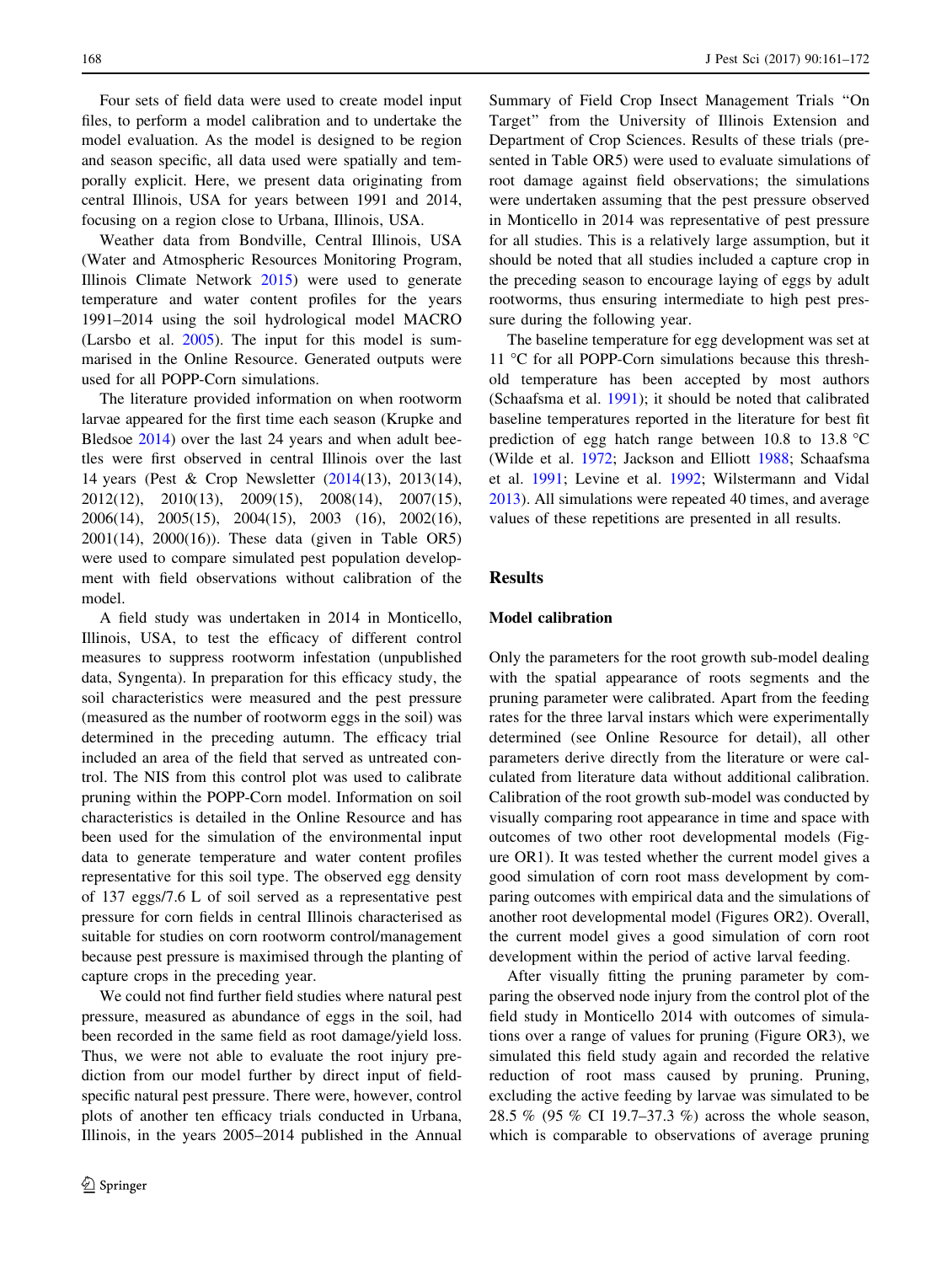<span id="page-8-0"></span>between 26 and 38 % found in the literature (Gavloski et al. [1992](#page-10-0)). This is an indication that the connection between the root growth sub-model and the rootworm feeding procedure is implemented in a reasonable fashion.

#### Model evaluation

Across the 10-year data set of field studies, planting time, the day of damage assessment after planting, the observation of first larval appearance and first adult appearance and the NIS observed in the control plots in Urbana, Illinois, USA, varied strongly with season. All temporal aspects varied by roughly 1 month (planting time: 32 days, damage assessment: 34 days, larval appearance: 37 days and adult appearance: 26 days), and the NIS ranged from 1.25 to 2.77. Similar variation over the years was observed in the simulations. For example, the difference across seasons in first larval appearance and first adult appearance was simulated to be 36 and 29 days, respectively, whilst the NIS was simulated to range between 0.82 and 2.95.

Differences between measured and simulated behaviours within each season were much smaller. The first appearance of larvae and adult emergence was simulated for most years with a difference to field observations of  $\leq$ 1 week (Fig. 2), whilst over- and underestimations for larval appearance balance each other out over the years we compared. Data on adult emergence are less frequently simulated within an error of 1 week, and simulations show a tendency towards an under-prediction of development (i.e. emergence is simulated later than actually occurred). Despite these uncertainties, the large variability of planting, damage assessment timing, larval and adult emergence and the large assumption of equal pest pressure across the years, the model simulates NIS well when considering the 10 years as a whole.



Fig. 2 Observed versus simulated first larval and adult appearance in Central Illinois 1991–2014. The solid line represents the 1:1 line and the *dashed lines* represent a variation of  $\pm 1$  week



Fig. 3 Observed versus simulated node injury in central Illinois 2005–2014. The solid line represents the 1:1 line and the dashed lines represent a variation of  $\pm 0.5$  on the node injury scale. The white data point represents the NIS for Monticello 2014

Figure 3 presents the comparison between observed and simulated node injury from the control plots of the efficacy studies conducted in Urbana between 2005 and 2014 and from the field study in Monticello 2014. All simulations were conducted using the input parameters given in the methodology for model evaluation, the egg density of the Monticello field study (137 eggs/7.6 L soil) under tillage, and the actual planting and injury assessment days for the studies found in the literature (Table OR5). Overall, in eight out of the 11 years evaluated (73 %), the simulated node injury was within 0.5 points of that observed. The model over-predicted the root damage in 2010 and underpredicted root damage for the years 2005 and 2007 based on the assumption that pest pressure was the same as that measured in Monticello in 2014.

# **Discussion**

Temperature-dependent prediction of egg hatch and adult emergence is not a new development and has been undertaken for several decades. The new feature in the POPP-Corn model regarding the temporal prediction of rootworm populations is that rootworm development is not simulated according to a normally distributed developmental rate over all individuals, but rather developmental rate is fixed and stochasticity derives only from variations in soil temperature across the soil profile. This change in approach does not impact on the accuracy of simulating population development in terms of larvae and adult appearance even though there is a tendency of under-prediction of adult appearance (Fig. 2). The latter tendency should be interpreted with caution because some of the observations are accompanied with an uncertainty of roughly one week. The newsletter where these data are stated is published with one issue per week during the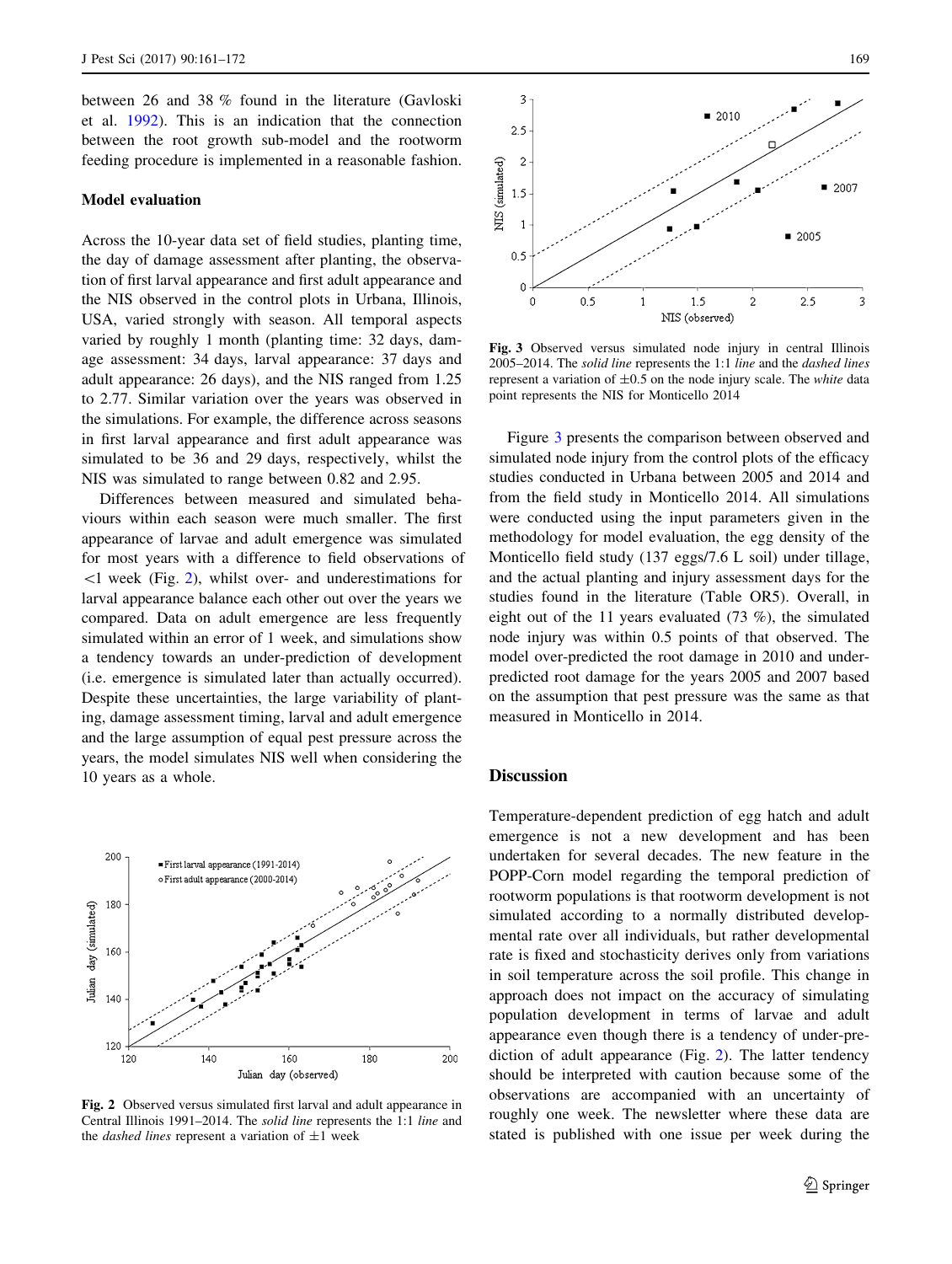growing season; where actual dates for observed rootworm emergence were not stated explicitly, the date of the newsletter reporting that emergence had begun was used as a proxy. Furthermore, it is known that male adults start emerging approximately four days earlier than females (Meinke et al. [2009\)](#page-11-0) and we used average developmental rates for all life stages in our model rather than modelling the two sexes separately.

Whether the over- and underestimation of node injury in 2005, 2007 and 2010 (Fig. [3](#page-8-0)) derives from pest pressure in those years that deviated from that at Monticello in 2014 cannot be verified, because actual egg densities were not determined during the trials (personal communication, Professor Michael E. Gray, Department of Crop Sciences, University of Illinois) or at locations nearby. This lack of determination of egg density as a measurement of pest pressure is a common feature of the literature base for research into root damage due to corn rootworm. The influence of egg density on predicted NIS is significant and can make the difference between a useful and a poor prediction (Figure OR4). We cannot tell whether variable egg density in the years analysed in Figure OR4 or extreme weather conditions at a crucial time for rootworm and root system development were the sole driver for the mismatch of observed and simulated NIS, nor how much such events have contributed to the discrepancies found. In depth analysis of the simulated temperature and water content data at sowing depth for the years analysed in Figure OR4 suggests that the underestimation of NIS in 2005 and 2007 might have been caused by inaccuracy of the root growth sub-model under drought. Root growth in POPP-Corn is, apart from root emergence, not dependent on water content in the soil. Central Illinois was reported to have been dry over the growing season in both years (Water and Atmospheric Resources Monitoring Program, Illinois Climate Network [2015](#page-11-0)) and the average water content at sowing depth between planting date and first rootworm adult emergence in 2005 and 2007 was found to be 24 and 23 % lower, respectively, compared to 2014 (which was used as input for pest pressure). It is thus possible that an overestimation of root growth may have contributed to the discrepancies found. Water content does not seem to have been the driving factor for the overestimation of NIS in 2010 because there were no large differences between weather data in 2010 and 2014 which would generate such an effect. Neither the average water content nor the average temperature at sowing depth between planning and adult emergence varied significantly between 2010 and 2014. Thus, it is more likely for 2010 that the pest pressure of 137 eggs/7.6L of soil (2014 value) was higher than that present in the field. Reduced egg density could have resulted from a very wet spring and subsequent increased egg mortality. It is known that the natural mortality of eggs is related to

flooding (Stevo and Cagan [2010](#page-11-0)) and that survival of larvae is reduced in saturated soil (Hoback et al. [2002](#page-10-0)).

Assumptions about egg placement in the POPP-Corn model could be a further driving factor of discrepancies between observed and simulated node injury. For the model, it is assumed that row spacing and row placement are uniform between seasons for the purpose of egg placement in the soil profile. This assumption is particularly important to allow egg placement for a model run without conventional tillage where there is little mechanical redistribution of eggs within the field and placement at hatch relies strongly on adult egg-laying behaviour. We did not investigate this further as all simulations under the egg distribution pattern following tillage resulted in a good agreement between simulated NIS and that observed in the field.

One limitation is that this model has only been tested for fields with high pest pressure where pest capture crops were purposely planted in the year preceding the field study to ensure intermediate to high root damage ratings. Unfortunately, we could not test how well the model performs at intermediate and low pest pressures as knowledge on the initial pest pressure is vital for such fields but currently, to our knowledge, not recorded. Adult emergence rates from the preceding year could potentially be used to calculate the number of eggs in the field. This strategy is, however, accompanied with a high uncertainty in egg numbers as the number of eggs laid per female can vary greatly depending on the overall condition of females. Egg numbers per female have been reported to vary between average and standard deviations of  $266 \pm 133$  and  $1087 \pm 217$  (Spencer et al. [2009](#page-11-0)).

We have not explored how well POPP-Corn is able to predict differences in root damage from corn rootworm feeding at different locations of pest infestation within the USA and in other affected countries. Yet, the ability of the model to cope with the fluctuating climatic conditions over the years tested together with the ability to adjust the temperature threshold for egg development inspires confidence that POPP-Corn is applicable to other regions. There might, however, be a need to enhance the model with a formal description of the impact of water content in the soil profile on survival of eggs and larvae.

The development of POPP-Corn was undertaken using only ecological information for the western corn rootworm Diabrotica virgifera virgifera and model evaluation has also only been conducted on information for this species; nevertheless, we assume that the model could be readily adapted for all Diabrotica species due to their very similar life histories.

Future extensions for the presented model which interlink population development with, for example, toxicity of agrochemicals and Bt corn could be a vital development to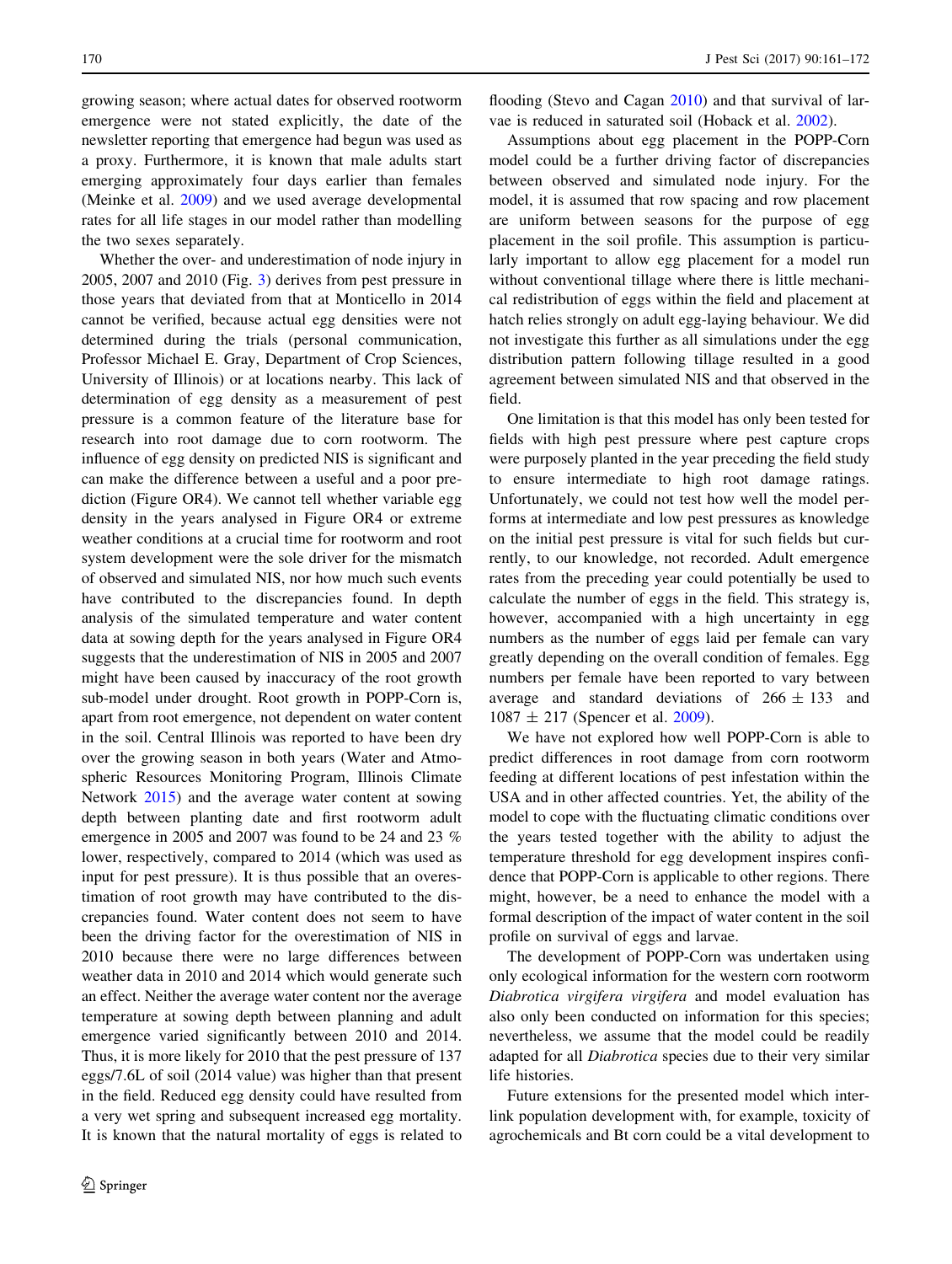<span id="page-10-0"></span>be able to analyse the season- and region-independent efficacy of pest control measures. The latest attempt to evaluate season- and region-independent efficacy of pest control measures (Tinsley et al. [2015](#page-11-0)) was able to show differences in the efficacy by chemical control and use of Bt corn and other control measures. They generated linear regressions which help in understanding the relative efficacy of options that are available to manage corn rootworm injury, but their analysis is accompanied by large variabilities in the NIS because control measures were aggregated and did not take account of differences in weather, pest development, planting date or assessment date. An extension of our model might be able to separate the various control measures further and so add value to the analysis of relative efficacy.

# Electronic supplementary material

This manuscript includes one Online Resource (OR) consisting of five Tables, four Figures, a description of the feeding assay and additional details for the temperature and water content modelling.

# Author contribution statement

CB, PS and RA conceived the research. CB modelled the temperature and water content profiles. Experimental data for Monticello 2014 and experimental facilities were supplied by Syngenta and arranged by PS. All authors were involved in the model design. AA conducted the feeding experiment, wrote the model code, conducted the model testing and drafted the manuscript. AA, CB and RA finalised the manuscript. All authors read and approved the manuscript.

Acknowledgments We would like to thank Emily Aldridge, Gary Needham and the rest of their teams for the support on conducting the feeding experiment at Syngenta (Jealott's Hill) and Pernille Thorbek and Chun Liu from Syngenta (Jealott's Hill) for their input into the discussions on model design. We also thank Jon Hill from the Environment Department at the University of York for the support on data transfer across modelling platforms.

Funding Work on this project has been funded through the Agri-Tech Catalyst Early-Stage Feasibility project 272295 ''Putting the ecology into efficacy: a paradigm for pesticide discovery''.

#### Compliance with ethical standards

Conflict of interest All authors declare no conflict of interest.

Ethical approval This article does not contain any studies with human participants performed by any of the authors. All applicable international, national and/or institutional guidelines for the care and use of animals were followed.

Open Access This article is distributed under the terms of the Creative Commons Attribution 4.0 International License ([http://creative](http://creativecommons.org/licenses/by/4.0/) [commons.org/licenses/by/4.0/](http://creativecommons.org/licenses/by/4.0/)), which permits unrestricted use, distribution, and reproduction in any medium, provided you give appropriate credit to the original author(s) and the source, provide a link to the Creative Commons license, and indicate if changes were made.

## References

- Anderson EL (1988) Tillage and N fertilization effects on maize root growth and root:shoot ratio. Plant Soil 108:245–251. doi:[10.](http://dx.doi.org/10.1007/BF02375655) [1007/BF02375655](http://dx.doi.org/10.1007/BF02375655)
- Clark PL, Vaughn TYT, Meinke LJ, Molina-Ochoa J, Foster JE (2006) Diabrotica virgifera virgifera (Coleoptera: Chrysomelidae) larval feeding behavior on transgenic maize (MON 863) and its isoline. J Econ Entomol 99:722–727
- Davis PM, Brenes N, Allee LL (1996) Temperature dependent models to predict regional differences in corn rootworm (Coleoptera: Chrysomelidae) phenology. Environ Entomol 25:767–775
- Dun Z, Mitchell PD, Agosti M (2010) Estimating Diabrotica virgifera virgifera damage functions with field trial data: applying an unbalanced nested error component model. J Appl Entomol 134:409–419. doi[:10.1111/j.1439-0418.2009.01487.x](http://dx.doi.org/10.1111/j.1439-0418.2009.01487.x)
- Elliott NC, Hein GL (1991) Population dynamics of the western corn rootworm: formulation, validation, and analysis of a simulation model. Ecol Model 59:93–122. doi:[10.1016/0304-3800\(91\)](http://dx.doi.org/10.1016/0304-3800(91)90129-o) [90129-o](http://dx.doi.org/10.1016/0304-3800(91)90129-o)
- Elliott NC, Jackson JJ, Gustin RD (1990) Predicting western corn rootworm beetle (Coleoptera: Chrysomelidae) emergence from the soil using soil or air temperature. Can Entomol 122:1079– 1091
- Gavloski JE, Whitfield GH, Ellis CR (1992) Effect of larvae of western corn rootworm (Coleoptera: Chrysomelidae) and of mechanical root pruning on sap flow and growth of corn. J Econ Entomol 85:1434–1441
- Hansen S, Jensen HE, Nielsen NE, Svendsen H (1993) The soil plant system model DAISY. Basic principles and modelling approach. The Royal Veterinary And Agricultural University, Copenhagen, p 128
- Hemerik L, Busstra C, Mols P (2004) Predicting the temperaturedependent natural population expansion of the western corn rootworm, Diabrotica virgifera. Entomol Exp Appl 111:59–69. doi[:10.1111/j.0013-8703.2004.00150.x](http://dx.doi.org/10.1111/j.0013-8703.2004.00150.x)
- Hoback WW, Clark TL, Meinke LJ, Higley LG, Scalzitti JM (2002) Immersion survival differs among three Diabrotica species. Entomol Exp Appl 105:29–34. doi:[10.1046/j.1570-7458.2002.](http://dx.doi.org/10.1046/j.1570-7458.2002.01029.x) [01029.x](http://dx.doi.org/10.1046/j.1570-7458.2002.01029.x)
- Hodgson EW (2008) Western corn rootworm. Utah State University Extension and Utah Plant Pest Diagnostic Laboratory. [http://](http://extension.usu.edu/files/publications/factsheet/western-corn-rootworm.pdf) [extension.usu.edu/files/publications/factsheet/western-corn-root](http://extension.usu.edu/files/publications/factsheet/western-corn-rootworm.pdf) [worm.pdf](http://extension.usu.edu/files/publications/factsheet/western-corn-rootworm.pdf)
- Illinois Agronomy Handbook (2009). University of Illinois at Urbana-Champaign, College of Agriculture, Cooperative Extension Service, 24th edn
- Jackson JJ, Elliott NC (1988) Temperature-dependent development of immature stages of the western corn rootworm, Diabrotica virgifera virgifera (Coleoptera: Chrysomelidae). Environ Entomol 17:166–171
- Kirk VM (1979) Drought cracks as oviposition sites for western and northern corn rootworms (Diabrotica: Coleoptera). J Kans Entomol Soc 52:769–776. doi[:10.2307/25083992](http://dx.doi.org/10.2307/25083992)
- Kirk VM (1981a) Base of corn stalks as oviposition sites for western and northern corn rootworms (Diabrotica: Coleoptera). J Kans Entomol Soc 54:255–262. doi[:10.2307/25084157](http://dx.doi.org/10.2307/25084157)